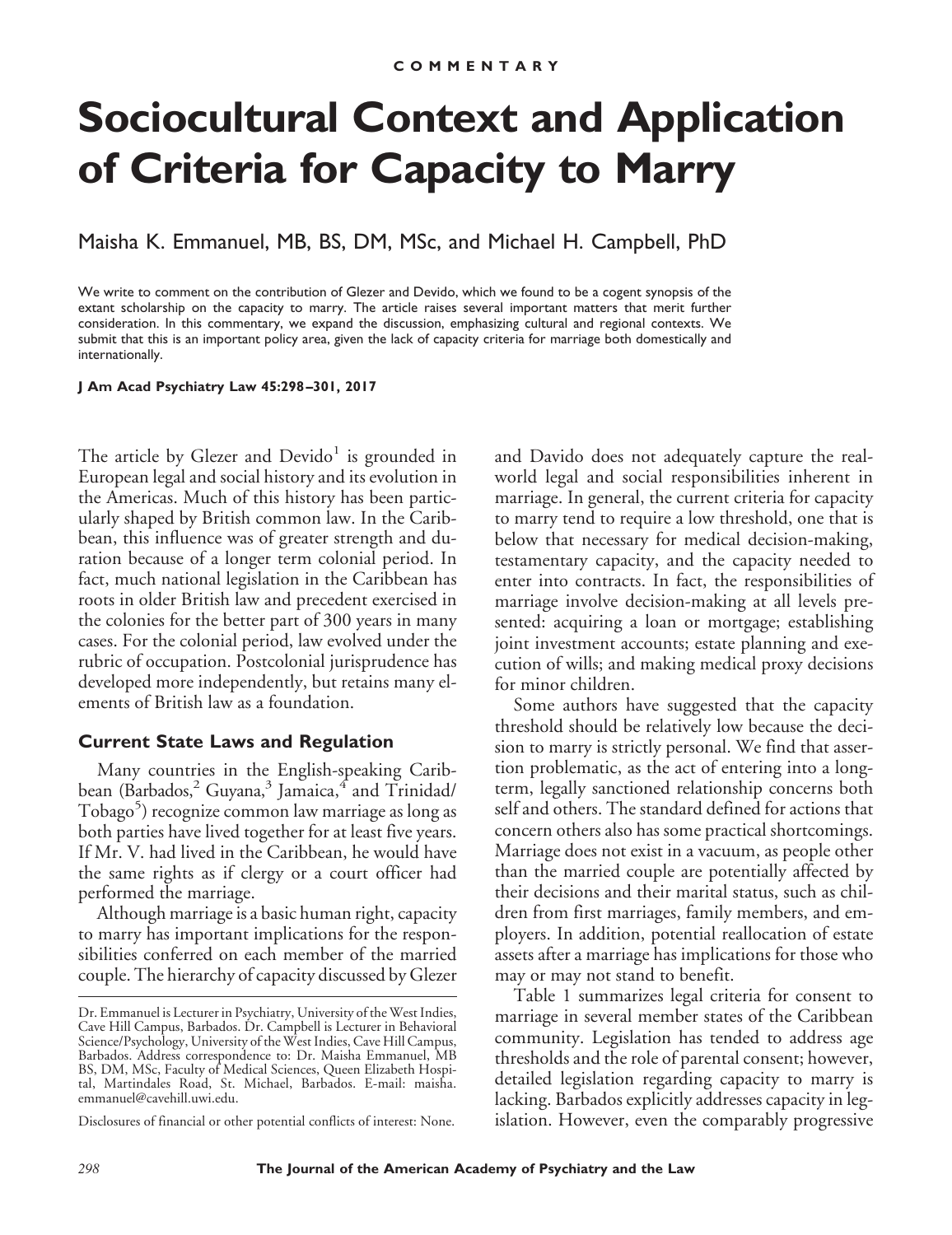| Legislative Code                        | Age of consent (Marriages Under<br>16 years not Allowed)              | Consent                                                                                                                                                         | Lack of Capacity                                                                                                                                                                                        |
|-----------------------------------------|-----------------------------------------------------------------------|-----------------------------------------------------------------------------------------------------------------------------------------------------------------|---------------------------------------------------------------------------------------------------------------------------------------------------------------------------------------------------------|
| Government of Barbados <sup>2</sup>     | 18 years (widow, widower or<br>divorcee can marry without<br>consent) | Must have consent from either parent/<br>guardian if 16 to $\leq$ 18 years                                                                                      | Consent not real because: consent<br>obtained by duress or fraud;<br>mistaken identity of other<br>person or nature of ceremony;<br>mentally incapable of<br>understanding nature/effect of<br>ceremony |
| Government of Guyana <sup>3</sup>       | 18 years, (widower/widow can marry<br>without consent)                | If 16 to $\leq$ 18 years, consent of parent/<br>guardian/Judge; if under 16 years<br>and pregnant-petition from court for<br>permission to marry                |                                                                                                                                                                                                         |
| Government of Jamaica <sup>4</sup>      | 18 years, (widower/widow can marry<br>without consent)                | If 16 to $\leq$ 18 years, permission is<br>needed from father, lawful<br>guardian, unmarried mother in<br>descending hierarchy or judge on<br>the Supreme Court |                                                                                                                                                                                                         |
| Government of Trinidad<br>and $Tobago5$ | 18 years                                                              | If under age of 18 years, parents/legal<br>guardian, judge on the High Court                                                                                    |                                                                                                                                                                                                         |

**Table 1** Criteria for Marital Consent

Barbadian legislation contains some ambiguity. As there is no definition of capacity, the clinical criteria would have to be established by a clinician retained to evaluate a person whose capacity is questioned.

Barbadian law allows for *marriage in extremis<sup>2</sup>*; that is, a marriage officer or magistrate can solemnize a marriage without a license or magistrate certificate. If the official observes (or concludes on the basis of a medical certificate) that one party is very ill and is likely to die, the individual must declare a belief of being at the point of death before the marriage is solemnized.

Trinidadian<sup>5</sup> law also acknowledges *marriage in extremis* but with slightly different legislative language; the Act stipulates that such a person must be explicitly legally competent to consent to marriage, be of full age, and be of the same religious communion or denomination as the marriage officer. The Trinidadian Act is likely to present difficulties in practice. First, although competence to marry is referenced, the criteria for competence are not stated. Second, verifying a person's communion or denomination may be difficult or impossible to verify in many situations, particularly when the marriage officer does not personally know the persons desiring to marry.

In Jamaica and Guyana,  $3.4$  a marriage officer may solemnize a marriage if one person is in *articulo mortis* (at the point of death). For the present discussion, the most relevant point is that the marriage Acts either do not reference capacity to marry or, in the case of Trinidad, do not define capacity. Despite the gravity of such scenarios, the Acts are largely exempt, or at least insulated, from medicolegal scrutiny.

More generally, the implication for clinicians stems from the lack of criteria for capacity in any articulated legislative language. Therefore, a clinician retained to assess capacity is challenged to develop a defensible and culturally appropriate standard by which capacity is measured. To the extent of the authors' knowledge, this remains a hypothetical scenario in Barbados, as we are unaware of any legal proceedings in which a capacity assessment was requested.

Given that most marriages are officiated by a member of clergy, some understanding of the relevant theological dimensions of marriage is useful. In Barbados, the doctrine regarding capacity to marry differs significantly between the Anglican and Roman Catholic churches. The differences between these two dominant faiths<sup>6</sup> are of interest, as they relate to civil law regarding marriage.

In addition to civil requirements, the Catholic Code of Canon Law $\prime$  articulates specific expectations for members of the faith. The sacrament of marriage involves the exchange of vows to form an exclusive, indissolvable partnership and the raising of children in the theology of the church.<sup>8</sup> Failure to meet these expectations may be grounds for annulment within the judgment of the church. Annulment is "a declaration by a Church tribunal (a Catholic church court) that a marriage thought to be valid according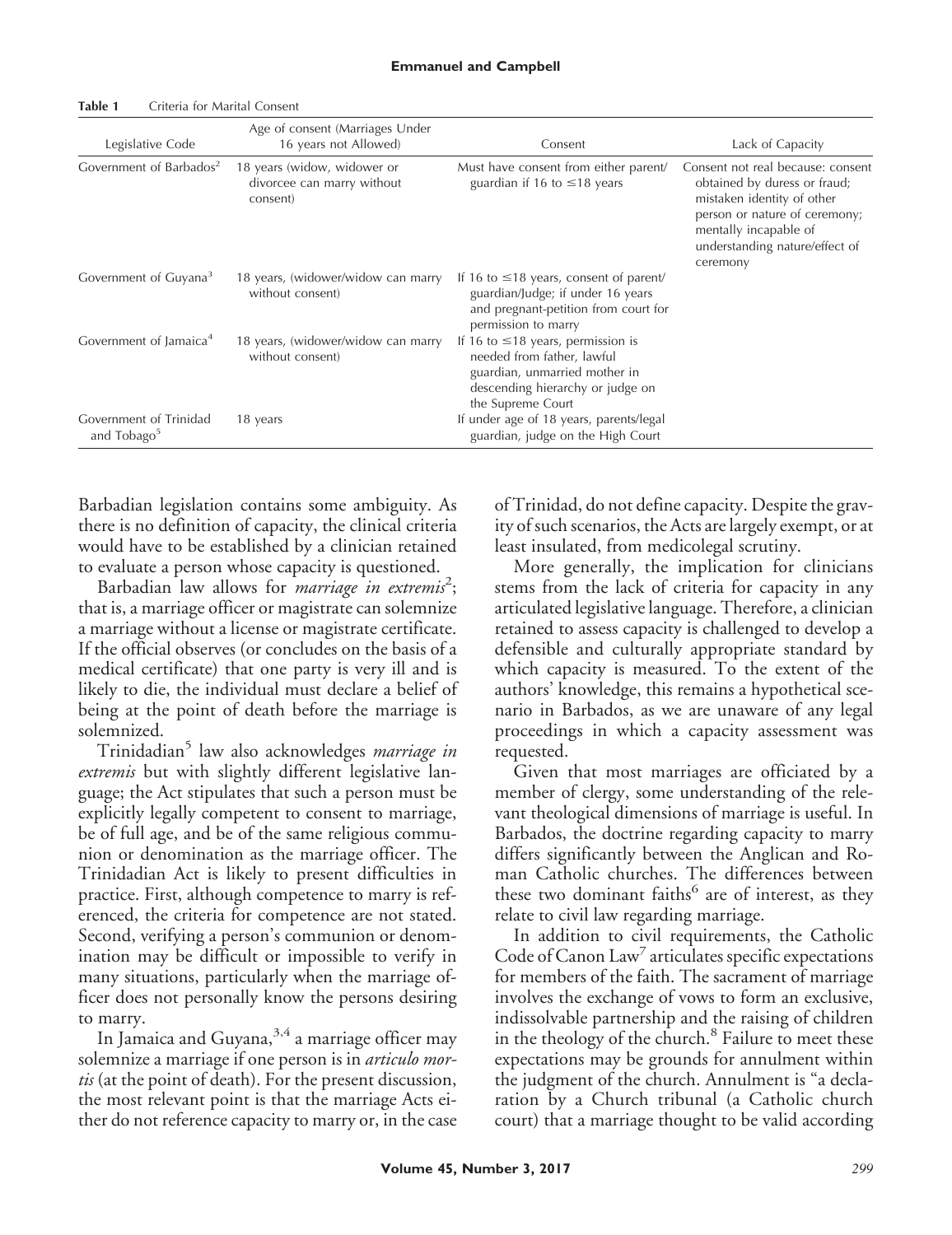to Church law actually fell short of at least one of the essential elements required for a binding union."<sup>9</sup>

According to Church Canon the following persons are incapable of contracting for marriage: those who lack the sufficient use of reason; those who suffer from a grave defect of discretion of judgment concerning the essential matrimonial rights and duties mutually to be handed over and accepted; and those who are not able to assume the essential obligations of marriage for causes of a psychic nature.

The Anglican tradition in contrast does not endorse the concept of annulment. A mental health colleague, who is also a member of the Anglican clergy, described the rationale in a recent interview, "Annulment can adversely impact the psyche of the partner and the children because it can be perceived as an attack on their core identity and existence" (Lashley M, personal communication, June 2017).

## **Clinical Application of Criteria**

We now turn from a more abstract discussion of legal and faith-based principles to practical application of criteria for capacity to marry.

If an assessment were requested, the clinician could rely on criteria articulated in the literature, with appropriate, culturally competent interpretation for the Caribbean. To develop a framework for culturally based assessment, a clinical example may be useful. Relevant case studies in the English-speaking Caribbean are scant. However, for this discussion, we derive an example compiled from our collective clinical experience in the Caribbean context.

A clinician was called to consult about a patient after a suicide attempt by ingestion of Gramoxone (an organophosphate used as herbicide). Gramoxone ingestion is one of the most common means of attempted and completed suicide in some Caribbean countries<sup>10</sup> and, unfortunately, it is extremely lethal.<sup>11</sup> The patient was in acute distress and vomiting profusely; there was objective evidence of autonomic instability. Her immediate survival was in question, and her prognosis indicated a small chance of survival beyond a matter of days. In this context, the fiancé asked, "Can we get married now?" Both medical staff and the family found the request to be both unexpected and inappropriate. The patient's relative was particularly taken aback by his question, given the seriousness of the patient's condition. The acuity of the patient's clinical presentation afforded the opportunity to indicate that this was not the appropriate time, nor did any member of staff pursue the request further.

In this context, one might ask whether the patient was willing and able to consent to marriage. A salient aspect of the patient's presentation would be the acuity of her clinical status. The level of physical and related emotional distress would be likely to contribute to diminished understanding, judgment, and decision-making. This critical difference speaks to immediate capacity in a clinically unstable patient. Suppose that the patient's condition had improved and stabilized. What then? Presumably, the patient would be more capable of understanding and responding to the marriage proposal. The two scenarios present challenging ethics dilemmas and do not support facile assessment and conclusion. The most challenging ethics-related question regards the extent to which an acutely disturbed mental state is likely to affect judgment negatively and impulse control specifically, as well as capacity more generally.

Anecdotally, Gramoxone poisoning does not usually affect the crystallized aspects of cognition, such as remote memory, judgment, and abstraction. The physical and psychological turmoil that are sequelae of Gramoxone ingestion are likely to diminish attention and concentration, and to impair short-term memory. At a minimum, a mental status examination provides important evidence of all aspects of basic cognitive functions. If warranted, further assessment using psychological testing is an option. If a court has mandated the assessment, the components of the assessment can be modified to meet specific expectations or standards.

Let us assume in our case that the patient had accepted a marriage proposal before her hospital admission. At the time of that original proposal, we know nothing about her capacity. Assuming that no party involved in her episode of hospitalization referred her for a capacity evaluation or had information about some previous relevant matter, the central concern would be her understanding at the time of her hospitalization.

A salient consideration is the quality of her judgment as evidenced by her recent suicide attempt. This action raises questions about her ability to care for self, as well as to exercise sufficient impulse control. Equally important is the accuracy of her understanding of her prognosis. There is no information about her understanding. However, an accurate understanding of the near-term lethality associated with